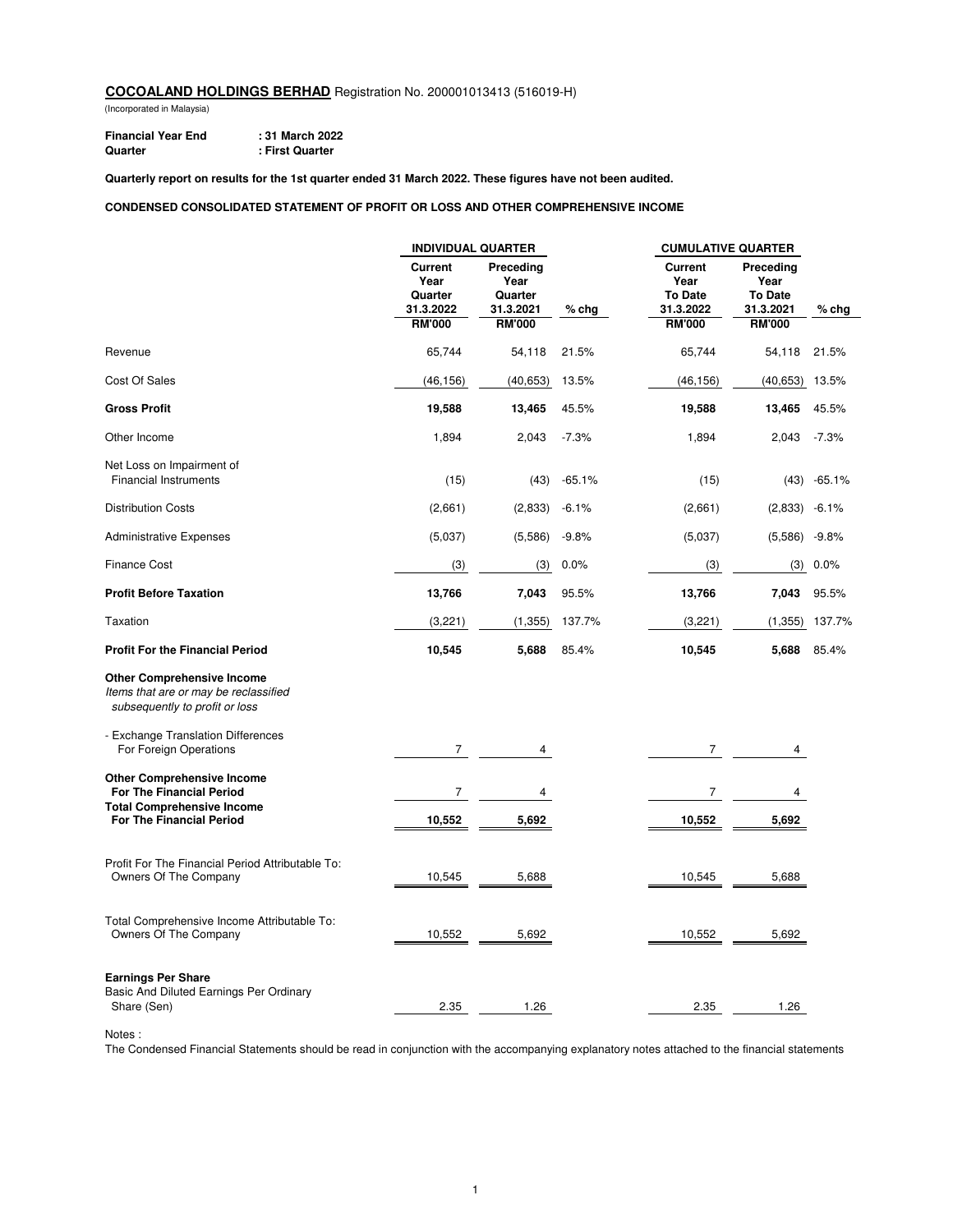(Incorporated in Malaysia)

#### **CONDENSED CONSOLIDATED STATEMENTS OF FINANCIAL POSITION**

**AS AT 31 MARCH 2022**

**(These figures have not been audited)**

|                                                                                      | As At End Of<br><b>Current Month</b><br>(Unaudited)<br>31.3.2022 | As At End of<br><b>Financial Year</b><br>(Audited)<br>31.12.2021 |
|--------------------------------------------------------------------------------------|------------------------------------------------------------------|------------------------------------------------------------------|
| <b>ASSETS</b>                                                                        | <b>RM'000</b>                                                    | <b>RM'000</b>                                                    |
| <b>Non-Current Assets</b>                                                            |                                                                  |                                                                  |
| Property, Plant And Equipment                                                        | 80,844                                                           | 78,886                                                           |
| Right-Of-Use Assets                                                                  | 34,336                                                           | 34,605                                                           |
| <b>Investment Properties</b>                                                         | 1,875                                                            | 1,884                                                            |
|                                                                                      | 117,055                                                          | 115,375                                                          |
| <b>Current Assets</b>                                                                |                                                                  |                                                                  |
| Assets Held For Sale                                                                 | 1,501                                                            | 1,501                                                            |
| Inventories                                                                          | 40,899                                                           | 39,480                                                           |
| <b>Trade Receivables</b>                                                             | 37,036                                                           | 35,868                                                           |
| <b>Tax Recoverable</b>                                                               | 258                                                              | 248                                                              |
| <b>Other Receivables</b>                                                             | 2,555                                                            | 6,078                                                            |
| <b>Fixed Deposits With Licensed Bank</b>                                             | 78,825                                                           | 64,578                                                           |
| Cash & Bank Balances                                                                 | 13,728                                                           | 16,038                                                           |
|                                                                                      | 174,802                                                          | 163,791                                                          |
| <b>TOTAL ASSETS</b>                                                                  | 291,857                                                          | 279,166                                                          |
| <b>EQUITY AND LIABILITIES</b><br><b>Equity Attributable To Owners Of The Company</b> |                                                                  |                                                                  |
| <b>Share Capital</b>                                                                 | 130,154                                                          | 130,154                                                          |
| <b>Treasury Shares</b>                                                               | (6, 145)                                                         | (7, 348)                                                         |
| <b>Revenue Reserves</b>                                                              | 130,448                                                          | 120,351                                                          |
| <b>Exchange Translation Reserves</b>                                                 | 171                                                              | 164                                                              |
| <b>TOTAL EQUITY</b>                                                                  | 254.628                                                          | 243.321                                                          |
|                                                                                      |                                                                  |                                                                  |
| <b>Non-Current Liabilities</b><br>Lease Liabilities                                  | 175                                                              | 296                                                              |
| <b>Deferred Tax Liabilities</b>                                                      | 3,786                                                            | 4,045                                                            |
|                                                                                      | 3,961                                                            | 4.341                                                            |
|                                                                                      |                                                                  |                                                                  |
| <b>Current Liabilities</b>                                                           |                                                                  |                                                                  |
| <b>Trade Payables</b>                                                                | 18,519                                                           | 20,004                                                           |
| Other Payables                                                                       | 10,491                                                           | 9,429                                                            |
| Lease Liabilities                                                                    | 500                                                              | 501                                                              |
| Tax Payable                                                                          | 3,758<br>33,268                                                  | 1,570<br>31,504                                                  |
| <b>TOTAL LIABILITIES</b>                                                             | 37,229                                                           | 35,845                                                           |
| TOTAL EQUITY AND LIABILITIES                                                         | 291,857                                                          | 279,166                                                          |
| Net Assets Per Share (RM) Attributable to Owners of the Company                      | 0.57                                                             | 0.54                                                             |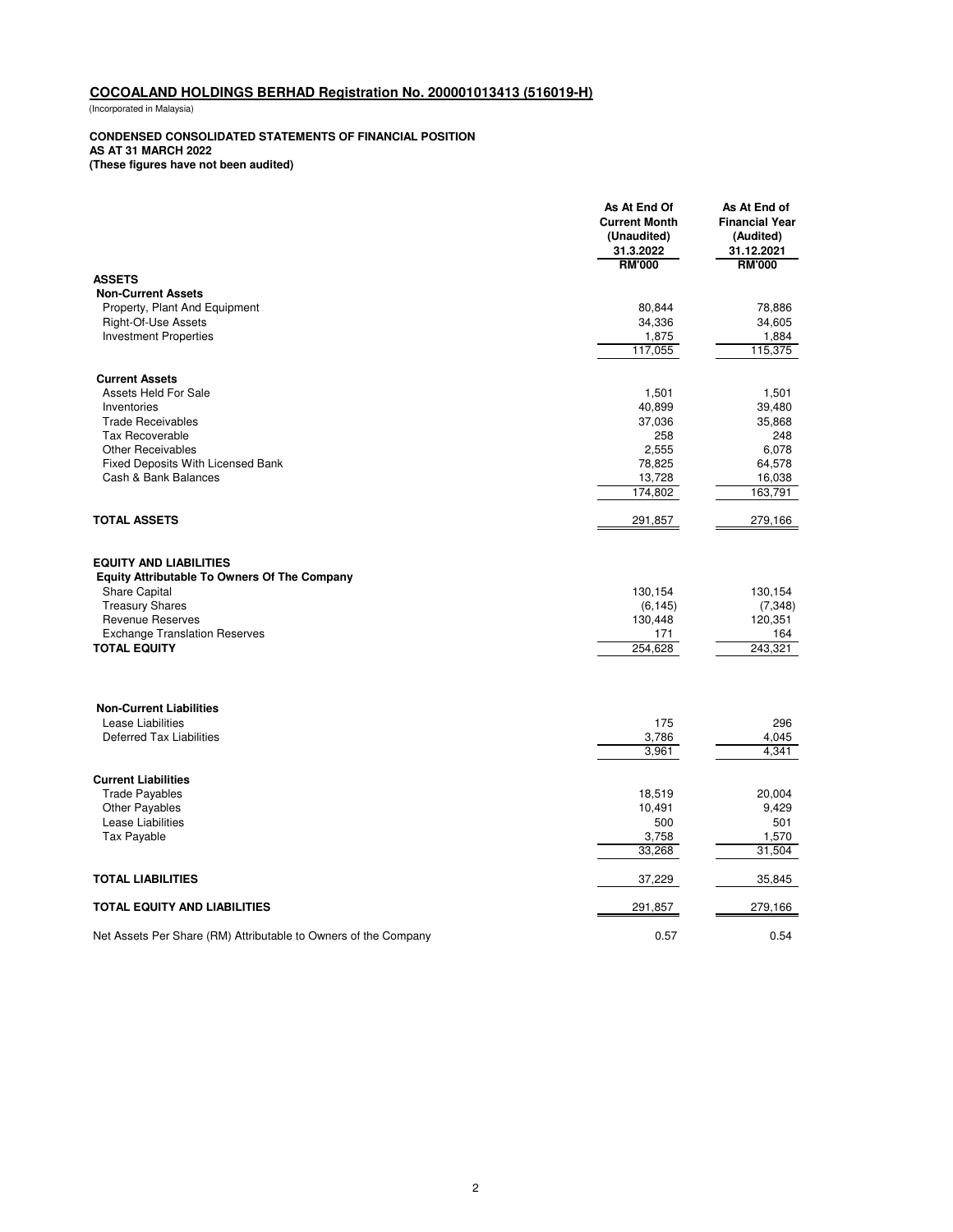(Incorporated in Malaysia)

### **UNAUDITED CONDENSED CONSOLIDATED STATEMENTS OF CHANGES IN EQUITY**

|                                                               | ------------------Non Distributable-----------------------><br><--Distributable--> |                                  |                                                             |                      |                     |  |
|---------------------------------------------------------------|------------------------------------------------------------------------------------|----------------------------------|-------------------------------------------------------------|----------------------|---------------------|--|
|                                                               | <b>Share Capital</b>                                                               | <b>Treasury</b><br><b>Shares</b> | Foreign<br>Currency<br><b>Translation</b><br><b>Reserve</b> | Retained<br>Earnings | <b>Total Equity</b> |  |
| 3 months ended 31 March 2021                                  | <b>RM'000</b>                                                                      | <b>RM'000</b>                    | <b>RM'000</b>                                               | <b>RM'000</b>        | <b>RM'000</b>       |  |
| At 1 January 2021                                             | 130,154                                                                            | (3,663)                          | 188                                                         | 120,950              | 247,629             |  |
| Foreign Currency Translation Differences                      |                                                                                    | ÷,                               | 4                                                           | ÷,                   | 4                   |  |
| Profit For the Financial Period                               |                                                                                    |                                  |                                                             | 5,688                | 5,688               |  |
| Total comprehensive income for the period                     |                                                                                    |                                  | 4                                                           | 5,688                | 5,692               |  |
| <b>Transactions with owners:</b>                              |                                                                                    |                                  |                                                             |                      |                     |  |
| Shares Repurchased                                            | $\overline{\phantom{a}}$                                                           | (2, 427)                         | ÷.                                                          | $\blacksquare$       | (2, 427)            |  |
| Reissued for the Vesting of Share under Share Grant<br>Scheme |                                                                                    |                                  |                                                             | 68                   | 68                  |  |
| Total transactions with owners of the Company                 |                                                                                    | (2, 427)                         |                                                             | 68                   | (2,359)             |  |
| At 31 March 2021                                              | 130,154                                                                            | (6,090)                          | 192                                                         | 126,706              | 250,962             |  |
| 3 months ended 31 March 2022                                  | <b>RM'000</b>                                                                      | <b>RM'000</b>                    | <b>RM'000</b>                                               | <b>RM'000</b>        | <b>RM'000</b>       |  |
| At 1 January 2022                                             | 130,154                                                                            | (7, 348)                         | 164                                                         | 120,351              | 243,321             |  |
| Foreign Currency Translation Differences                      |                                                                                    | ÷,                               | 7                                                           | ÷,                   | $\overline{7}$      |  |
| Profit For the Financial Period                               |                                                                                    |                                  |                                                             | 10,545               | 10,545              |  |
| Total comprehensive income for the period                     |                                                                                    |                                  | $\overline{\mathbf{r}}$                                     | 10,545               | 10,552              |  |
| Transactions with owners:                                     |                                                                                    |                                  |                                                             |                      |                     |  |
| Disposal of Treasury Shares                                   | $\overline{a}$                                                                     | 1,203                            | ÷.                                                          | $\overline{a}$       | 1,203               |  |
| Reissued for the Vesting of Share under Share Grant<br>Scheme |                                                                                    |                                  |                                                             | (448)                | (448)               |  |
| Total transactions with owners of the Company                 |                                                                                    | 1,203                            |                                                             | (448)                | 755                 |  |
| A 31 March 2022                                               | 130,154                                                                            | (6, 145)                         | 171                                                         | 130,448              | 254,628             |  |

and the second control of the second control of the second control of the second control of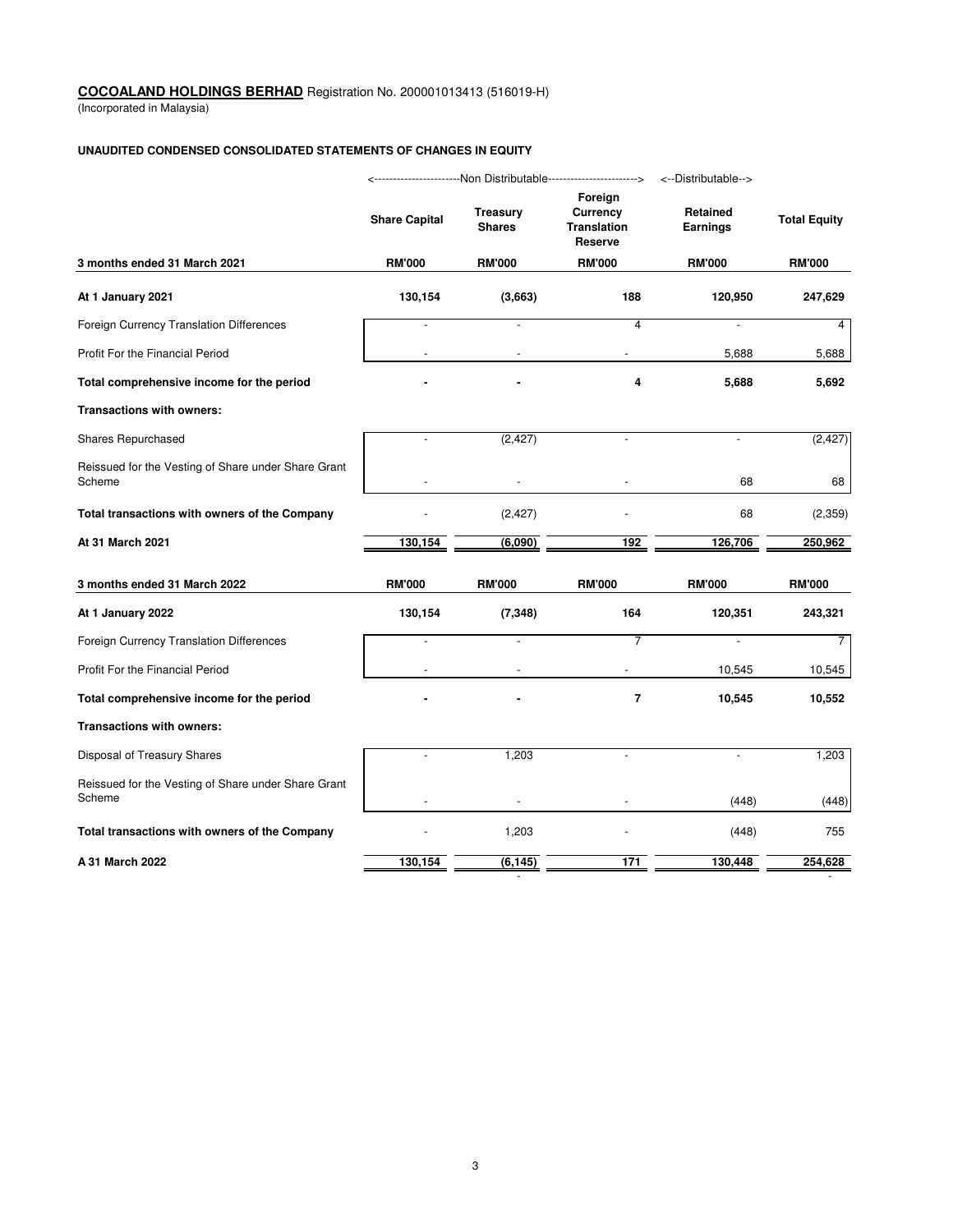(Incorporated in Malaysia)

#### **CONDENSED CONSOLIDATED STATEMENTS OF CASH FLOWS**

**FOR THE 3 MONTHS ENDED 31 MARCH 2022**

| (These figures have not been audited)                                                | Cumulative<br><b>Current Year</b><br><b>To Date</b> | Cumulative<br><b>Preceding Year</b><br><b>To Date</b> |
|--------------------------------------------------------------------------------------|-----------------------------------------------------|-------------------------------------------------------|
|                                                                                      | 31.3.2022                                           | 31.3.2021                                             |
| <b>Cash Flows From Operating Activities</b>                                          | <b>RM'000</b>                                       | <b>RM'000</b>                                         |
| Profit before taxation                                                               | 13,766                                              | 7,043                                                 |
| Adjustments for:-                                                                    |                                                     |                                                       |
| Inventories written down                                                             | 178                                                 |                                                       |
| Reversal of inventories written down                                                 |                                                     | (39)                                                  |
| Reversal of impairment loss on trade receivables                                     | (14)                                                | (2)                                                   |
| Impairment loss on trade receivables                                                 | 29<br>2,253                                         | 45                                                    |
| Depreciation of property, plant and equipment<br>Depreciation of investment property | 9                                                   | 2,197<br>26                                           |
| Depreciation of right-of-use assets                                                  | 140                                                 | 129                                                   |
| Unrealised gain on foreign exchange                                                  | (95)                                                | (1, 141)                                              |
| Property, plant and equipment written off                                            |                                                     | 11                                                    |
| Interest expense                                                                     | 1                                                   | 3                                                     |
| Interest income                                                                      | (371)                                               | (357)                                                 |
| Operating profit before working capital changes                                      | 15,896                                              | 7,915                                                 |
| Changes in working capital:                                                          |                                                     |                                                       |
| (Increase) / Decrease in inventories                                                 | (1, 419)                                            | 4.591                                                 |
| Decrease in receivables                                                              | 2,345                                               | 6,450                                                 |
| Decrease in payables                                                                 | (423)<br>503                                        | (3,303)                                               |
| Cash generated from operations                                                       | 16,399                                              | 7,738<br>15,653                                       |
|                                                                                      |                                                     |                                                       |
| Interest received                                                                    | 371                                                 | 357                                                   |
| Interest paid                                                                        | (1)                                                 | (3)                                                   |
| Tax refund                                                                           | 500                                                 |                                                       |
| Tax paid                                                                             | (1,802)                                             | (2,040)                                               |
|                                                                                      | (932)                                               | (1,686)                                               |
| <b>Net Cash Generated From Operating Activities</b>                                  | 15,467                                              | 13,967                                                |
| <b>Cash Flows From Investing Activities</b>                                          |                                                     |                                                       |
| Purchase of property, plant and equipment                                            | (4,066)                                             | (3,029)                                               |
| Decrease in fixed deposits with maturity more than three months                      | (140)                                               | (4,280)                                               |
| <b>Net Cash Used In Investing Activities</b>                                         | (4,206)                                             | (7,309)                                               |
| <b>Cash Flows From Financing Activities</b>                                          |                                                     |                                                       |
| Payment of lease liabilities                                                         | (142)                                               | (132)                                                 |
| Purchase of treasury shares<br><b>Net Cash Used In Financing Activities</b>          | (142)                                               | (3,718)<br>(3,850)                                    |
|                                                                                      |                                                     |                                                       |
| Net Increase in Cash And Cash Equivalents                                            | 11,119                                              | 2,808                                                 |
| Effect of Exchange Translation Differences on Cash and Cash Equivalents              | 679                                                 | 112                                                   |
| Cash And Cash Equivalents At Beginning Of The Period                                 | 66,627                                              | 48,932                                                |
| Cash And Cash Equivalents At End Of The Period *                                     | 78,425                                              | 51,852                                                |
| * Cash & cash equivalents consists of:                                               |                                                     |                                                       |
| Fixed deposits with licensed banks                                                   | 78,825                                              | 71,500                                                |
| Cash and bank balances                                                               | 13,728                                              | 12,831                                                |
|                                                                                      | 92,553                                              | 84,331                                                |
| Less: Fixed deposits with maturity more than three months                            | (14, 128)                                           | (32, 479)                                             |
|                                                                                      | 78,425                                              | 51,852                                                |
|                                                                                      |                                                     |                                                       |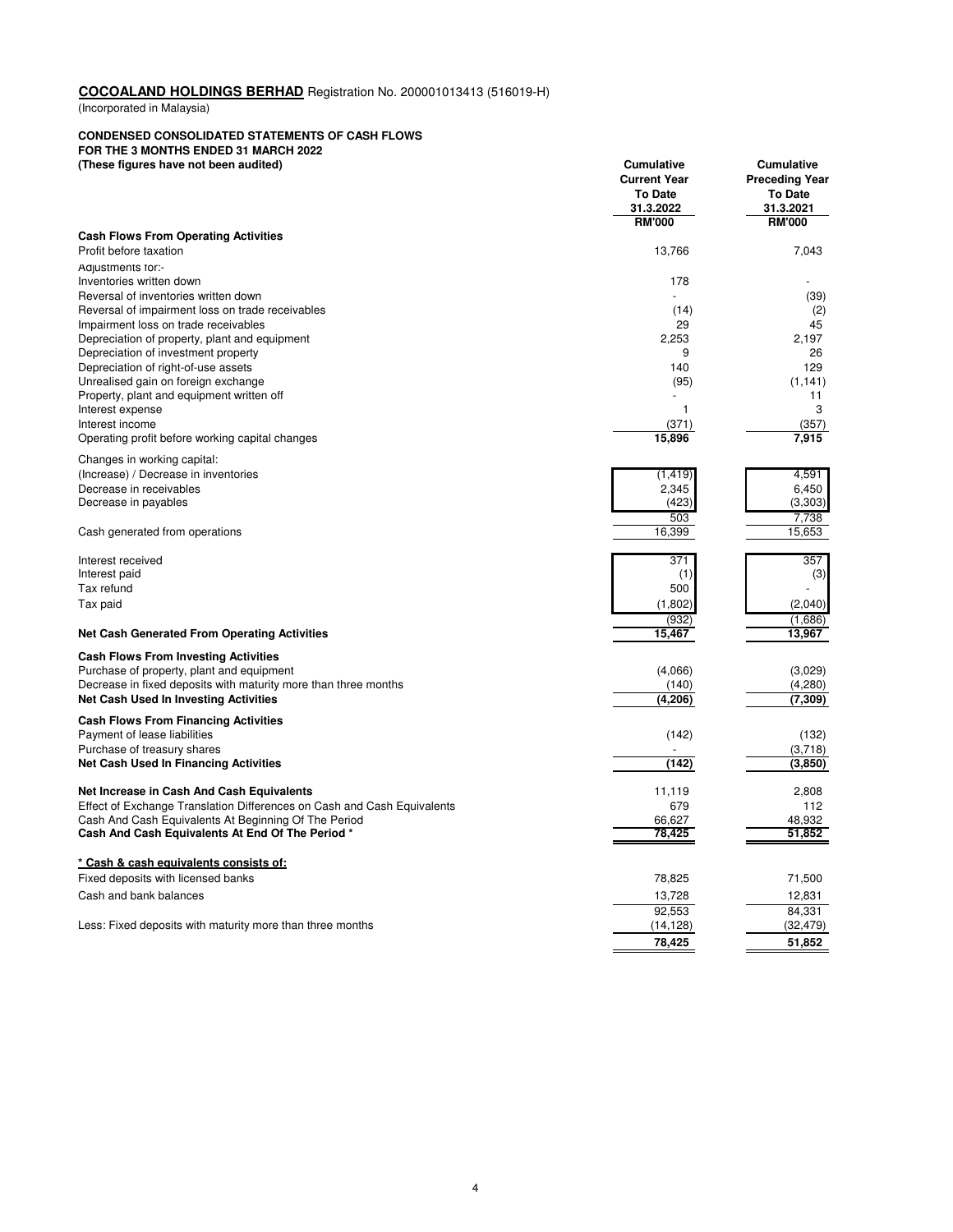Quarterly Unaudited Results Of The Group For The 1<sup>st</sup> Quarter Ended 31 March 2022

### **Part A: Explanatory Notes In Compliance With Malaysian Financial Reporting Standard ("MFRS") 134: Interim Financial Reporting in Malaysia**

\_\_\_\_\_\_\_\_\_\_\_\_\_\_\_\_\_\_\_\_\_\_\_\_\_\_\_\_\_\_\_\_\_\_\_\_\_\_\_\_\_\_\_\_\_\_\_\_\_\_\_\_\_\_\_\_\_\_\_\_\_\_\_\_\_\_\_\_\_\_\_\_\_\_\_\_\_\_\_\_\_\_\_\_\_\_\_\_\_

#### **A1. Accounting Policies and Basis Of Preparation**

These condensed consolidated interim financial statements have been prepared in accordance with Malaysian Financial Reporting Standard ("MFRS") 134: Interim Financial Reporting in Malaysia issued by the Malaysian Accounting Standards Board and with paragraph 9.22 and Appendix 9B of the of the Main Market Listing Requirements of Bursa Malaysia Securities Berhad ("Bursa Securities"). The interim financial statements should be read in conjunction with the Group's audited financial statements for financial year ended 31 December 2021.

 The audited financial statements of the Group for the financial year ended 31 December 2021 were prepared in accordance with MFRS.

 There are no new MFRSs or interpretations that are effective for the first time in this quarter that would be expected to have a material effect of the Group.

 The accounting policies and methods of computation adopted by the Group in these quarterly financial statements are consistent with those adopted in the most recent annual audited financial statements for the financial year ended 31 December 2021.

### **A2. Qualification of Financial Statements**

The auditors' report in respect of the audited financial statements for the financial year ended 31 December 2021 was not subjected to any qualification.

#### **A3. Seasonal or Cyclical Factors**

The Group's business operation results for the current quarter under review were not materially affected by any seasonal or cyclical factors.

#### **A4. Nature and Amount of Unusual Items**

There were no unusual items affecting assets, liabilities, equity, net income or cash flows of the Group during the current quarter under review.

#### **A5. Nature and Amount of Changes in Estimates**

There were no changes in the estimates of amounts reported that have a material effect in the current quarter.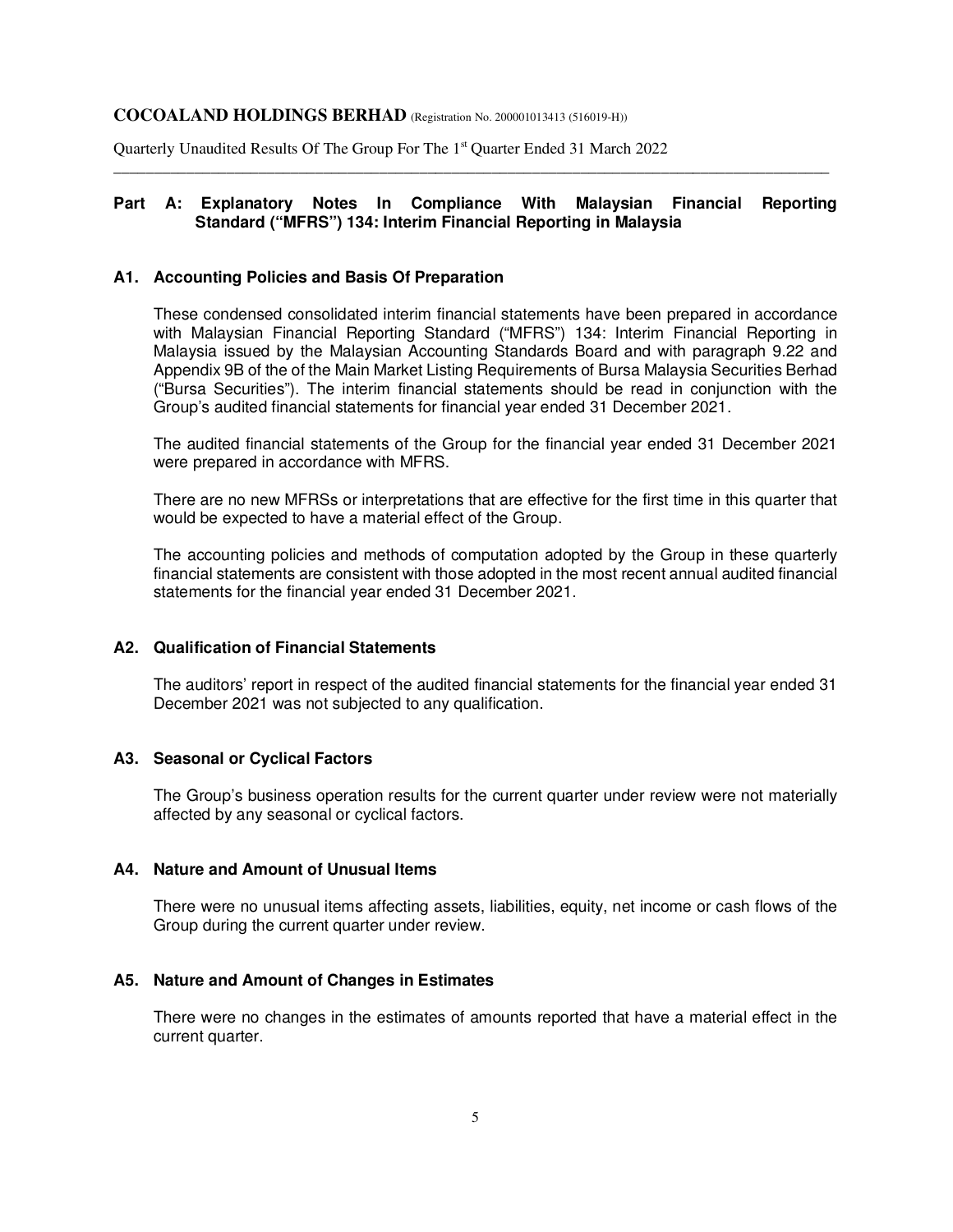Quarterly Unaudited Results Of The Group For The 1<sup>st</sup> Quarter Ended 31 March 2022

## **A6. Dividend Paid**

There was no dividend paid during the quarter under review (2021: nil)

### **A7. Changes in Debt and Equity Securities**

There were no other issuance, cancellation, repurchase, resale and repayment of debt and equity securities except for the following:-

\_\_\_\_\_\_\_\_\_\_\_\_\_\_\_\_\_\_\_\_\_\_\_\_\_\_\_\_\_\_\_\_\_\_\_\_\_\_\_\_\_\_\_\_\_\_\_\_\_\_\_\_\_\_\_\_\_\_\_\_\_\_\_\_\_\_\_\_\_\_\_\_\_\_\_\_\_\_\_\_\_\_\_\_\_\_\_\_\_

During the current financial quarter and period to date, the Company did not repurchase ordinary shares of its issued share capital from the open market. However, the Company awarded a total of 698,800 ordinary shares of the Company under the Share Grant Scheme ("SGS") to the eligible employees of the Group in transfer price of RM1.0805 per ordinary share on 24 January 2022.

As at 31 March 2022, the number of treasury shares held was 7,746,000 ordinary shares.

## **A8. Segmental Reporting**

#### Group – by business segment:-

The Group's segmental report for the current financial period ended 31 March 2022 is as below:-

|                                 | Manufacturing                   | <b>Trading</b> | <b>Investment</b> | <b>Elimination</b> | <b>Total</b>  |
|---------------------------------|---------------------------------|----------------|-------------------|--------------------|---------------|
|                                 |                                 |                | <b>Holding</b>    |                    |               |
|                                 | <b>RM'000</b>                   | <b>RM'000</b>  | <b>RM'000</b>     | <b>RM'000</b>      | <b>RM'000</b> |
|                                 | 1st quarter ended 31 March 2022 |                |                   |                    |               |
| Revenue:                        |                                 |                |                   |                    |               |
| External                        | 19,885                          | 45,859         |                   |                    | 65,744        |
| Inter-segment                   | 25,739                          | 1,453          |                   | (27, 192)          |               |
| Total revenue                   | 45,624                          | 47,312         |                   |                    | 65,744        |
| Profit before tax               | 4,533                           | 9,135          | (171)             | 269                | 13,766        |
| 1st quarter ended 31 March 2021 |                                 |                |                   |                    |               |
| Revenue:                        |                                 |                |                   |                    |               |
| External                        | 15,706                          | 38,412         |                   |                    | 54,118        |
| Inter-segment                   | 23,481                          | 2,137          |                   | (25, 618)          |               |
| Total revenue                   | 39,187                          | 40,549         |                   |                    | 54,118        |
| Profit before tax               | 2,983                           | 4,016          | (222)             | 266                | 7,043         |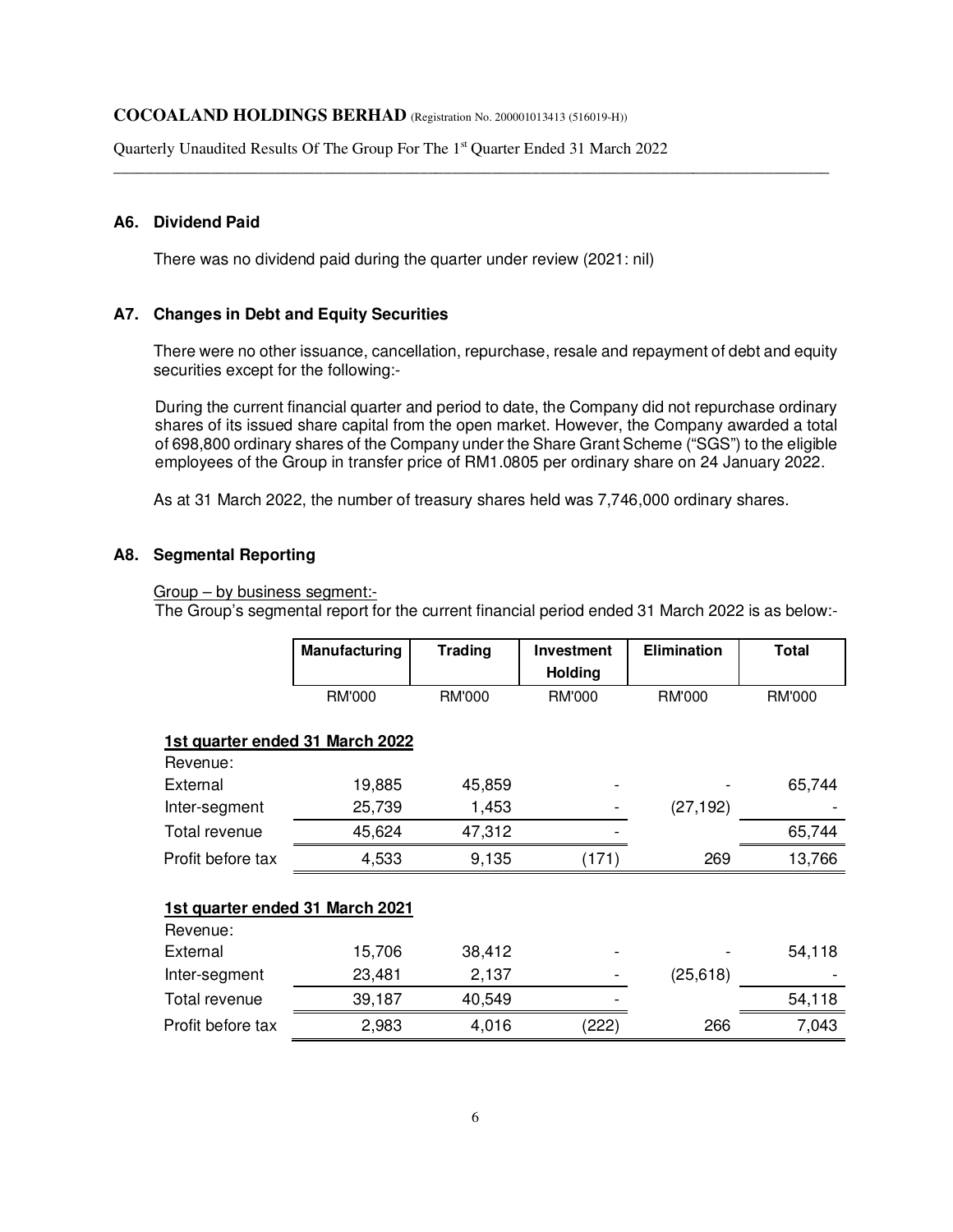Quarterly Unaudited Results Of The Group For The 1st Quarter Ended 31 March 2022

\_\_\_\_\_\_\_\_\_\_\_\_\_\_\_\_\_\_\_\_\_\_\_\_\_\_\_\_\_\_\_\_\_\_\_\_\_\_\_\_\_\_\_\_\_\_\_\_\_\_\_\_\_\_\_\_\_\_\_\_\_\_\_\_\_\_\_\_\_\_\_\_\_\_\_\_\_\_\_\_\_\_\_\_\_\_\_\_\_

|                                                        | <b>Manufacturing</b> | <b>Trading</b>  | Investment<br><b>Holding</b> | <b>Elimination</b> | <b>Total</b>  |
|--------------------------------------------------------|----------------------|-----------------|------------------------------|--------------------|---------------|
|                                                        | RM'000               | <b>RM'000</b>   | <b>RM'000</b>                | <b>RM'000</b>      | <b>RM'000</b> |
| Cumulative 1st quarter ended 31 March 2022             |                      |                 |                              |                    |               |
| Revenue:                                               |                      |                 |                              |                    |               |
| External                                               | 19,885               | 45,859          |                              |                    | 65,744        |
| Inter-segment                                          | 25,739               | 1,453           |                              | (27, 192)          |               |
| Total revenue                                          | 45,624               | 47,312          |                              |                    | 65,744        |
| Profit before tax                                      | 4,533                | 9,135           | (171)                        | 269                | 13,766        |
| Cumulative 1st quarter ended 31 March 2021<br>Revenue: |                      |                 |                              |                    |               |
|                                                        |                      |                 |                              |                    |               |
| External<br>Inter-segment                              | 15,706<br>23,481     | 38,412<br>2,137 |                              | (25, 618)          | 54,118        |
| Total revenue                                          | 39,187               | 40,549          |                              |                    | 54,118        |
| Profit before tax                                      | 2,983                | 4,016           | (222)                        | 266                | 7,043         |
|                                                        |                      |                 |                              |                    |               |
| <b>Assets and liabilities as at 31 March 2022</b>      |                      |                 |                              |                    |               |
| Segment assets                                         | 173,957              | 145,348         | 133,393                      | (160, 841)         | 291,857       |
|                                                        |                      |                 |                              |                    |               |

## Group – by geographical segment:-

In preparing information on the basis of geographical segments, segment revenue is based on geographical location of customers. Segment non-current assets are based on geographical location of the assets.

|                 | <b>Revenue</b>   |                      | <b>Non-current assets</b> |                  |
|-----------------|------------------|----------------------|---------------------------|------------------|
|                 |                  | for the period ended | as at                     |                  |
|                 | 31 March<br>2022 | 31 March<br>2021     | 31 March<br>2022          | 31 March<br>2021 |
|                 | <b>RM'000</b>    | <b>RM'000</b>        | <b>RM'000</b>             | <b>RM'000</b>    |
| Malaysia        | 32,526           | 24,707               | 116,987                   | 120,518          |
| Eastern Asia    | 15,140           | 13,766               | 68                        | 157              |
| South East Asia | 10,890           | 9,459                |                           |                  |
| Middle East     | 5,888            | 5,429                |                           |                  |
| <b>Others</b>   | 1,300            | 757                  |                           |                  |
|                 | 65,744           | 54,118               | 117,055                   | 120,675          |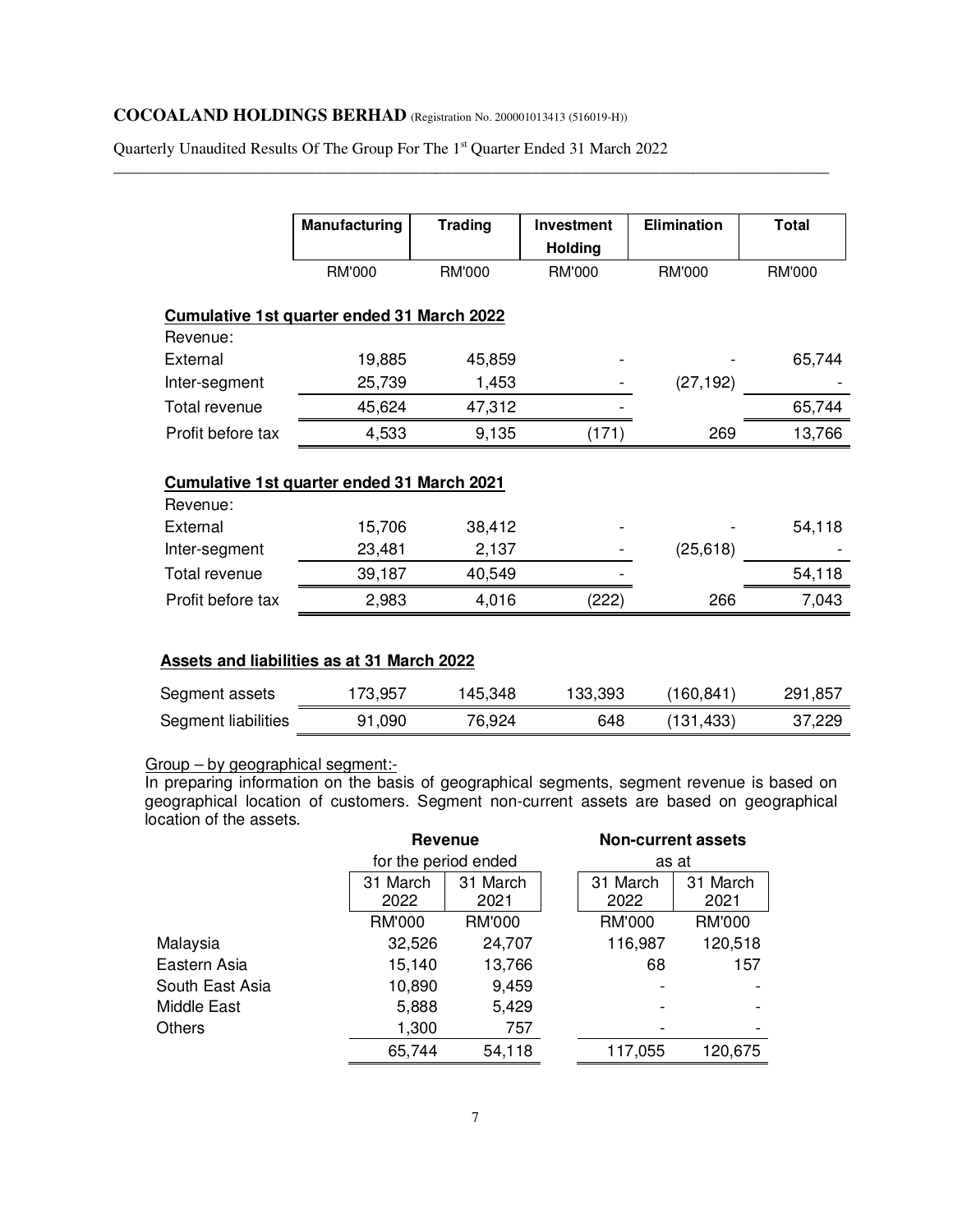Quarterly Unaudited Results Of The Group For The 1<sup>st</sup> Quarter Ended 31 March 2022

### **A9. Valuations of Property, Plant and Equipment**

The property, plant and equipment except for freehold land are stated at cost/valuation less accumulated depreciation and impairment losses. There was no revaluation of property, plant and equipment for the current quarter and financial year to date.

\_\_\_\_\_\_\_\_\_\_\_\_\_\_\_\_\_\_\_\_\_\_\_\_\_\_\_\_\_\_\_\_\_\_\_\_\_\_\_\_\_\_\_\_\_\_\_\_\_\_\_\_\_\_\_\_\_\_\_\_\_\_\_\_\_\_\_\_\_\_\_\_\_\_\_\_\_\_\_\_\_\_\_\_\_\_\_\_\_

The valuations of property, plant and equipment of the Group have been brought forward without amendments from the audited financial statements for the financial year ended 31 December 2021.

#### **A10. Subsequent Events**

There were no other material events subsequent to the reporting period up to 25 May 2022 (latest practicable date which is not earlier than 7 days from the date of issue of this quarterly report) which have not been reflected in the financial statements for the quarter under review.

### **A11. Changes in the Composition of the Group**

 There were no material changes in the composition of the Group for the current quarter under review.

### **A12. Contingent Liabilities or Contingent Assets**

 There were no material changes in contingent liabilities or contingent assets arising since the last audited consolidated statement of financial position as at 31 December 2021.

### **A13. Capital Commitments**

Capital commitments of the Group in respect of property, plant and equipment as at 31 March 2022 are as follows:-

|                                                                                                      | <b>RM'000</b>  |
|------------------------------------------------------------------------------------------------------|----------------|
| Property, plant and equipment :-<br>Approved and contracted for<br>Authorized but not contracted for | 3,306<br>6,492 |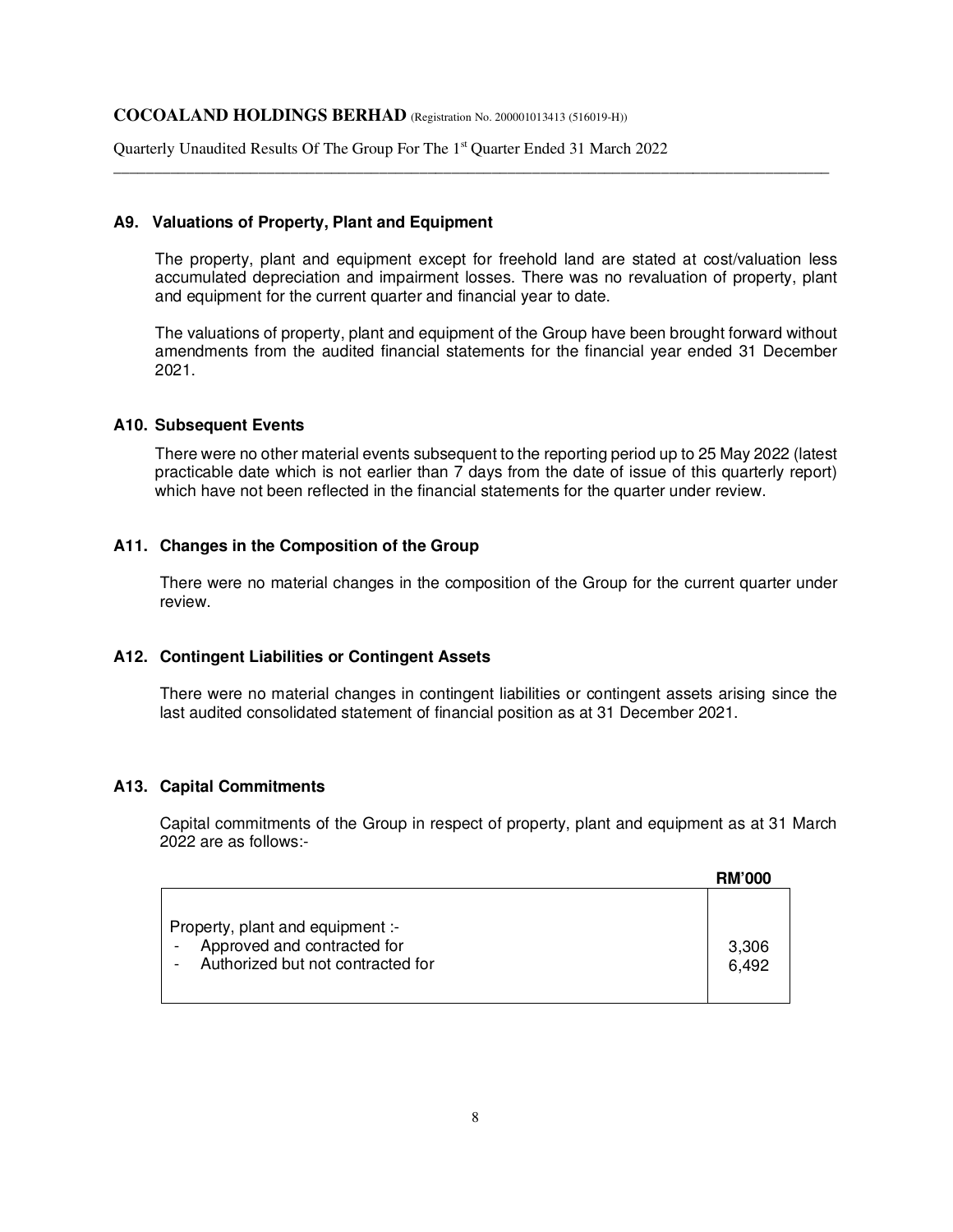Quarterly Unaudited Results Of The Group For The 1<sup>st</sup> Quarter Ended 31 March 2022

## **A14. Significant Related Party Transactions**

The Group has the following significant transactions with the related parties during the periods:-

\_\_\_\_\_\_\_\_\_\_\_\_\_\_\_\_\_\_\_\_\_\_\_\_\_\_\_\_\_\_\_\_\_\_\_\_\_\_\_\_\_\_\_\_\_\_\_\_\_\_\_\_\_\_\_\_\_\_\_\_\_\_\_\_\_\_\_\_\_\_\_\_\_\_\_\_\_\_\_\_\_\_\_\_\_\_\_\_\_

|                                                                                                                                         | <b>Current</b><br>Year<br>Quarter<br><b>RM'000</b> | Preceding<br>Year<br>Quarter<br><b>RM'000</b> |
|-----------------------------------------------------------------------------------------------------------------------------------------|----------------------------------------------------|-----------------------------------------------|
| Prepare, package, pack and deliver Fraser and Neave<br>Limited group of companies' products :-<br>- Sales<br>- Purchase of ingredients* | 1,673<br>626                                       | 1,826<br>168                                  |

\* The purchase of ingredients are exclusively used for the preparing of the Fraser and Neave Limited group of companies products.

The above transactions had been entered into in the ordinary course of business on normal commercial terms with Fraser and Neave Limited group of companies. These transactions are within the ambit of the mandate approved by the shareholders of the Company on 22 September 2021.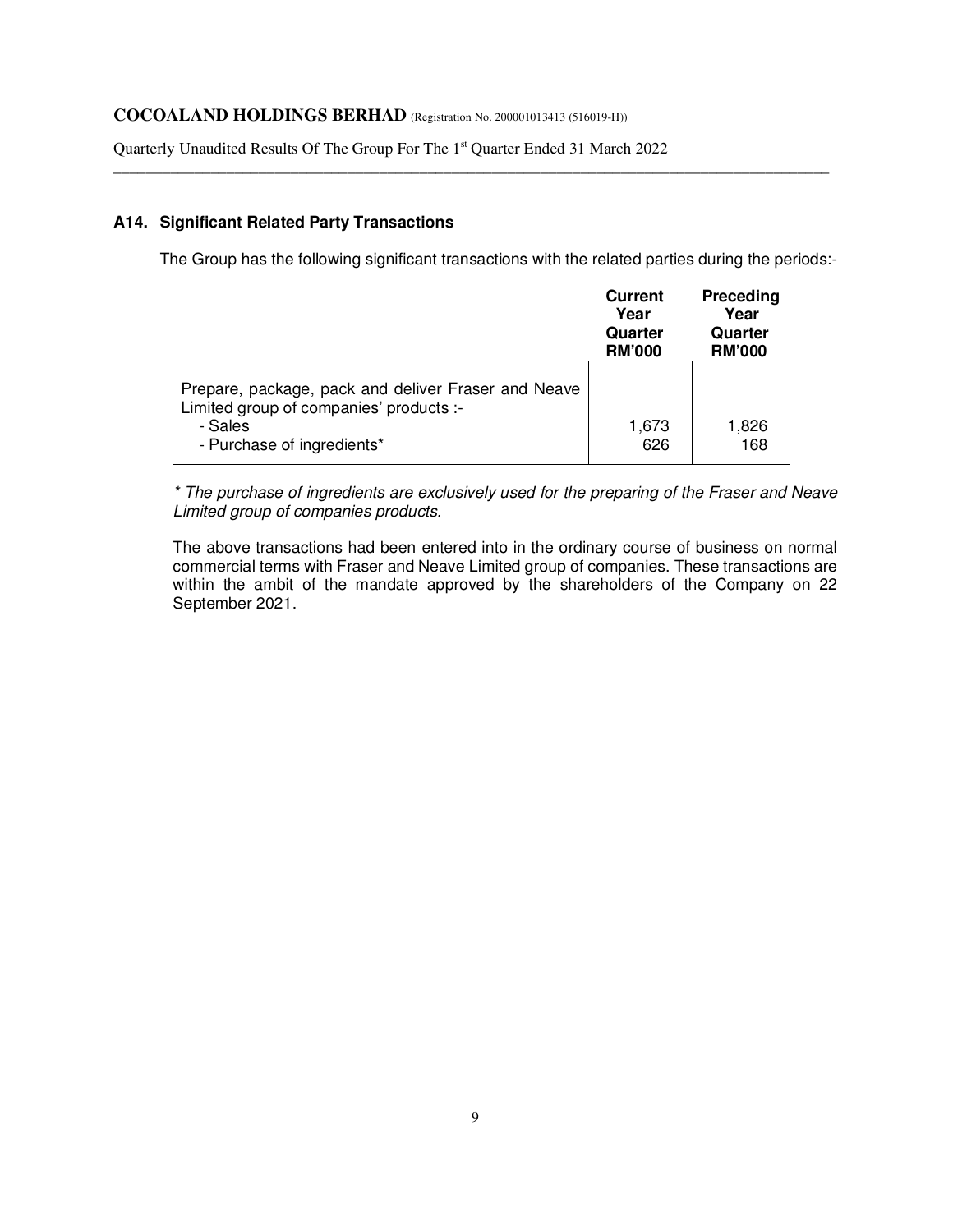Quarterly Unaudited Results Of The Group For The 1<sup>st</sup> Quarter Ended 31 March 2022

### \_\_\_\_\_\_\_\_\_\_\_\_\_\_\_\_\_\_\_\_\_\_\_\_\_\_\_\_\_\_\_\_\_\_\_\_\_\_\_\_\_\_\_\_\_\_\_\_\_\_\_\_\_\_\_\_\_\_\_\_\_\_\_\_\_\_\_\_\_\_\_\_\_\_\_\_\_\_\_\_\_\_\_\_\_\_\_\_\_ **Part B: Additional Explanatory Notes In Compliance With Listing Requirements Of The Bursa Malaysia Securities Berhad**

### **B1. Review of Performance**

The first three months of group's revenue recorded RM 65.7 million, an improvement of RM 11.6 million or 21.5% as compared to RM 54.1 million recorded in the preceding year's corresponding period.

The rising revenue in the current year under review was mainly attributable to the stronger demand for gummy of both housed brand and Contract Manufacturing Business in Malaysia. Besides, the rise in Group's revenue was also contributed by higher demand of snack in Saudi Arabia.

The first three months Group's profit before taxation registered RM 13.8 million, a rise of 95.5% if compared to RM 7.0 million achieved in the preceding year's corresponding period. The rise in the pre-tax profit for the current year under review was mainly attributable to the improved revenue despite a surge in material price, energy and fuel costs as well as freight charges as a consequence of the global supply chain disruption.

The performance of the major operating business segments of the Group is summarized as follows:-

### Manufacturing segment

The rising revenue for the current year under review was mainly attributable to higher orders of fortified gummy from Contract Manufacturing Business. Higher pre-tax profit was aligned with the improved revenue earned despite higher energy and fuel costs.

### Trading segment

The rising revenue for the current year under review was mainly attributable to house brand gummy in domiestic market, and snack in Saudi Arabia. Higher pre-tax profit was aligned with the higher revenue earned in spite of higher freight charges.

### **B2. Comparison with Immediate Preceding Quarter's Results**

|                                  | <b>Current</b><br>Year<br>Quarter<br><b>RM'000</b> | <b>Immediate</b><br>Preceding<br>Quarter<br><b>RM'000</b> | <b>Difference</b><br>% |
|----------------------------------|----------------------------------------------------|-----------------------------------------------------------|------------------------|
| Revenue                          | 65,744                                             | 62,686                                                    | 4.9%                   |
| <b>Gross Profit</b>              | 19,588                                             | 19,156                                                    | 2.3%                   |
| <b>Profit Before Tax</b>         | 13,766                                             | 12,524                                                    | 9.9%                   |
| <b>Profit After Tax</b>          | 10,545                                             | 8,841                                                     | 19.3%                  |
| Profit Attributable to Owners of | 10,545                                             | 8,841                                                     | 19.3%                  |
| The Company                      |                                                    |                                                           |                        |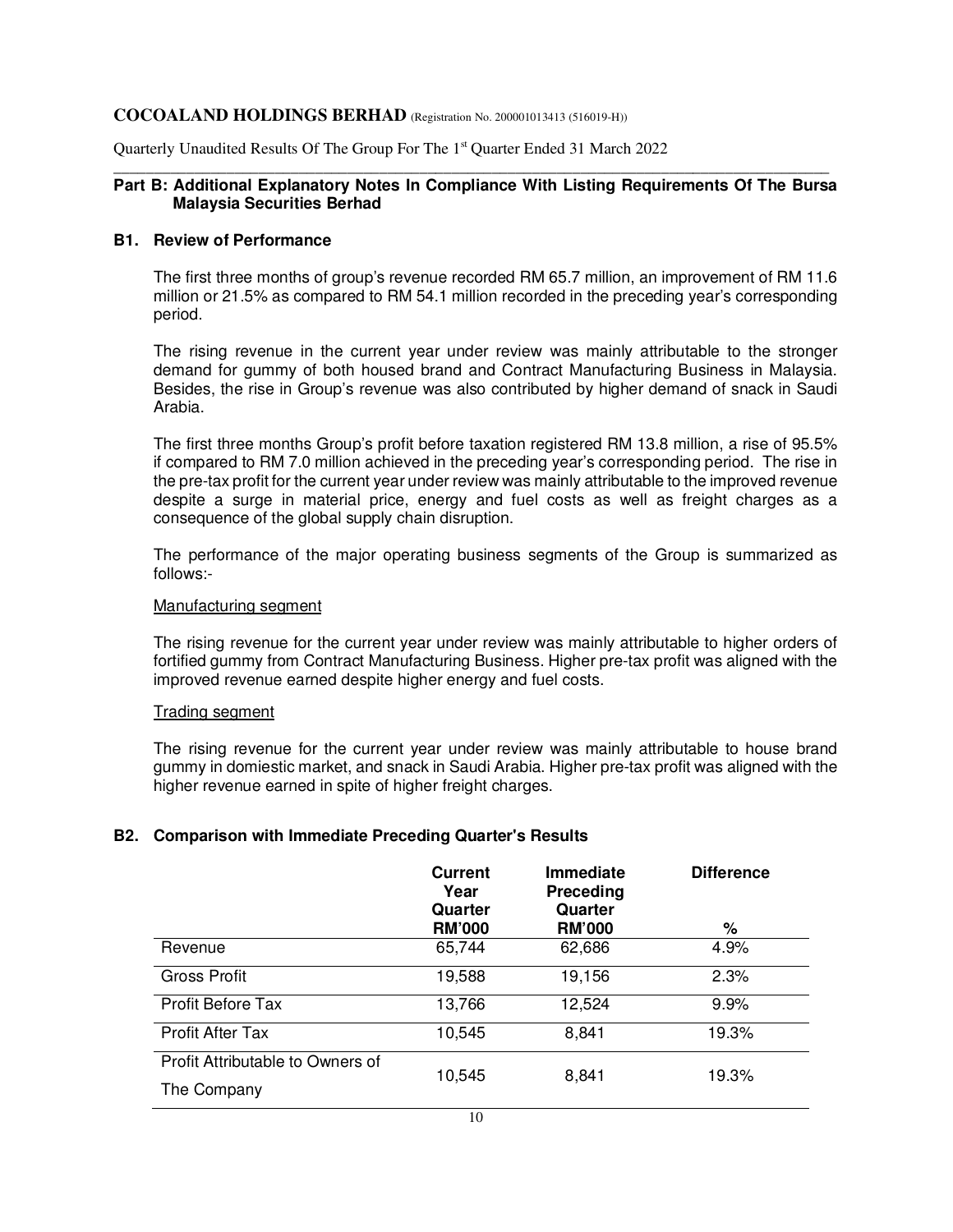Quarterly Unaudited Results Of The Group For The 1<sup>st</sup> Quarter Ended 31 March 2022

Higher revenue for the current quarter, an increase of RM 3.1 million or 4.9% from the immediate preceding quarter was mainly attributable to rising demand for gummy from Contract Manufacturing Business in domestic market and snack products in Saudi Arabia.

\_\_\_\_\_\_\_\_\_\_\_\_\_\_\_\_\_\_\_\_\_\_\_\_\_\_\_\_\_\_\_\_\_\_\_\_\_\_\_\_\_\_\_\_\_\_\_\_\_\_\_\_\_\_\_\_\_\_\_\_\_\_\_\_\_\_\_\_\_\_\_\_\_\_\_\_\_\_\_\_\_\_\_\_\_\_\_\_\_

The pre-tax profit recorded a rise of RM 1.2 million over the immediate preceding quarter, which was principally due to higher revenue earned despite higher depreciation, energy costs and fuel costs.

### **B3. Commentary On Prospects**

The global environment remains very challenging, with widespread inflation gaining traction across the world, aggravated by the war in Ukraine impacting further global supply chain disruptions. However, the reopened borders and relaxation of quarantine requirements in Malaysia and other countries are expected to spur economic and consumer spending. The Group is cautiously optimistic business revenue will gradually be improved to pre-pandemic level.

The Group will continue to monitor the development of the Covid-19 pandemic, impact of the implementation on the RM1,500 minimum wage starting 1 May 2022 as well as geopolitical tension and will take the necessary measures to mitigate against any potential impact on the financial position and operating results of the Group.

### **B4. Profit Forecast or Profit Guarantee**

The Group did not issue any profit forecast or profit estimate previously in any public document.

### **B5. Income Tax**

|                                                          | <b>Individual Quarter</b> |                          | <b>Cumulative Quarter</b>       |                                 |  |
|----------------------------------------------------------|---------------------------|--------------------------|---------------------------------|---------------------------------|--|
|                                                          | Current<br>Year           | Preceding<br>Year        | <b>Current</b><br>Year          | <b>Preceding</b><br>Year        |  |
|                                                          | Quarter<br><b>RM'000</b>  | Quarter<br><b>RM'000</b> | <b>To Date</b><br><b>RM'000</b> | <b>To Date</b><br><b>RM'000</b> |  |
| Income tax:                                              |                           |                          |                                 |                                 |  |
| Current period<br>$\bullet$<br>estimate                  | 3,481                     | 1,438                    | 3,481                           | 1,438                           |  |
| Under/ (Over)<br>$\bullet$<br>provision in prior<br>year |                           |                          |                                 |                                 |  |
| <b>Deferred taxation:</b>                                |                           |                          |                                 |                                 |  |
| Transferred from<br>$\bullet$<br>deferred taxation       | (260)                     | (83)                     | (260)                           | (83)                            |  |
|                                                          | 3,221                     | 1,355                    | 3,221                           | 1,355                           |  |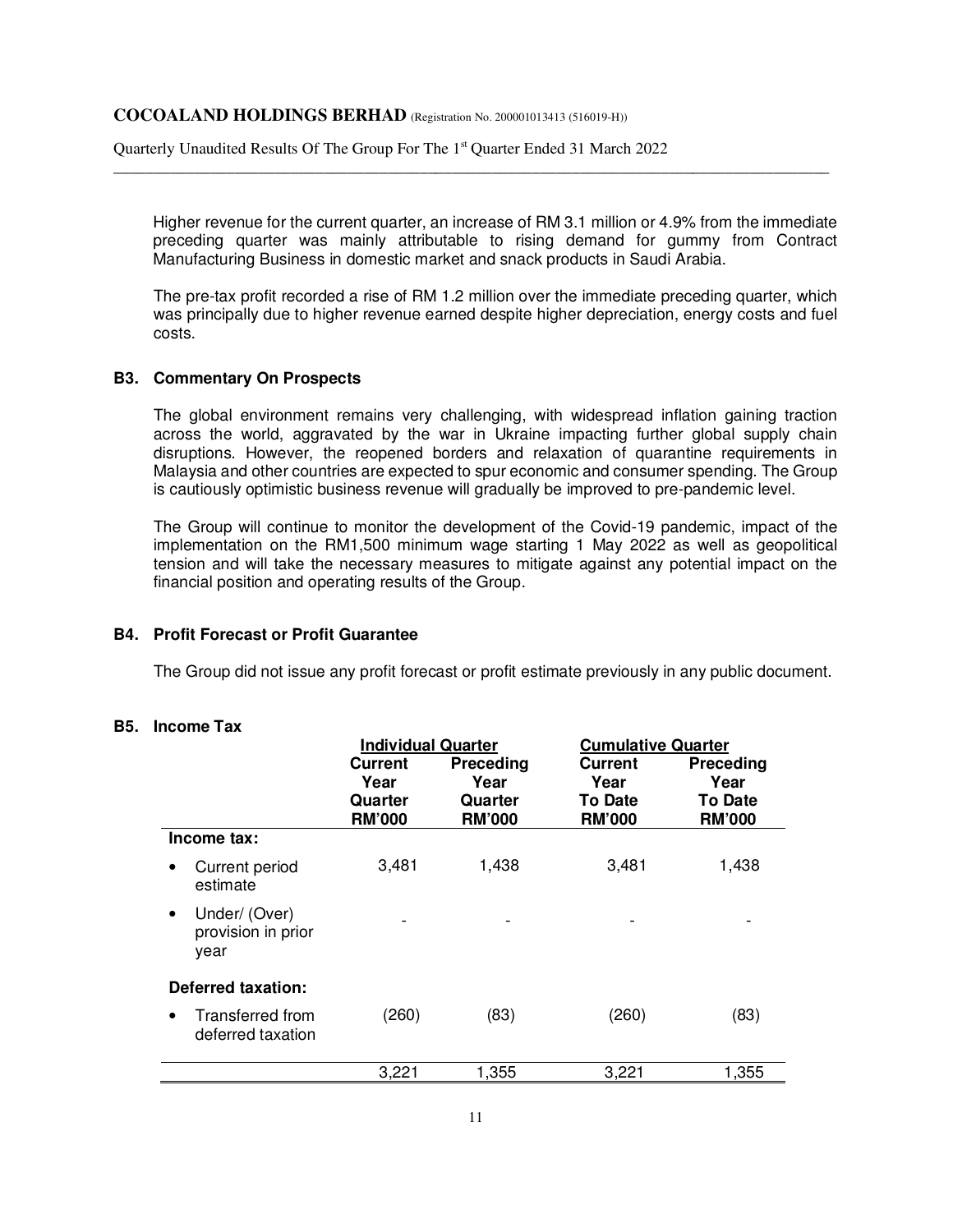Quarterly Unaudited Results Of The Group For The 1<sup>st</sup> Quarter Ended 31 March 2022

### **B6. Status of Corporate Proposals**

There were no corporate proposals announced but not completed as at 25 May 2022 which is not earlier than 7 days from the date of issue of this quarterly report.

\_\_\_\_\_\_\_\_\_\_\_\_\_\_\_\_\_\_\_\_\_\_\_\_\_\_\_\_\_\_\_\_\_\_\_\_\_\_\_\_\_\_\_\_\_\_\_\_\_\_\_\_\_\_\_\_\_\_\_\_\_\_\_\_\_\_\_\_\_\_\_\_\_\_\_\_\_\_\_\_\_\_\_\_\_\_\_\_\_

## **B7. Group Borrowings**

The Group's borrowings (all denominated in Ringgit Malaysia) as at the end of the reporting quarter are as follows:-

|                        | As At         | As At                    |
|------------------------|---------------|--------------------------|
|                        | 31.03.2022    | 31.03.2021               |
|                        | <b>RM'000</b> | <b>RM'000</b>            |
| <b>Total Borrowing</b> | -             | $\overline{\phantom{0}}$ |

## **B8. Material Litigation**

There was no material litigation at the date of this quarterly report.

### **B9. Dividend Payable**

No interim dividend has been declared for the current quarter under review (31 March 2021: nil).

## **B10. Earnings per share**

The earnings per share for the quarter and cumulative year to date are computed as follows:

|                                                          | <b>Individual Quarter</b>         |                              | <b>Cumulative Quarter</b>                |                                            |
|----------------------------------------------------------|-----------------------------------|------------------------------|------------------------------------------|--------------------------------------------|
|                                                          | <b>Current</b><br>Year<br>Quarter | Preceding<br>Year<br>Quarter | <b>Current</b><br><b>Year To</b><br>Date | <b>Preceding</b><br>Year To<br><b>Date</b> |
| Profit for the period (RM'000)                           | 10,545                            | 5.688                        | 10,545                                   | 5,688                                      |
| Weighted average number of ordinary<br>shares ('000) $#$ | 449,675                           | 450,571                      | 449,675                                  | 450,571                                    |
| Basic earnings per share (sen)                           | 2.35                              | 1.26                         | 2.35                                     | 1.26                                       |
| Diluted earnings per share (sen)*                        | N.A.                              | N.A.                         | N.A.                                     | N.A.                                       |